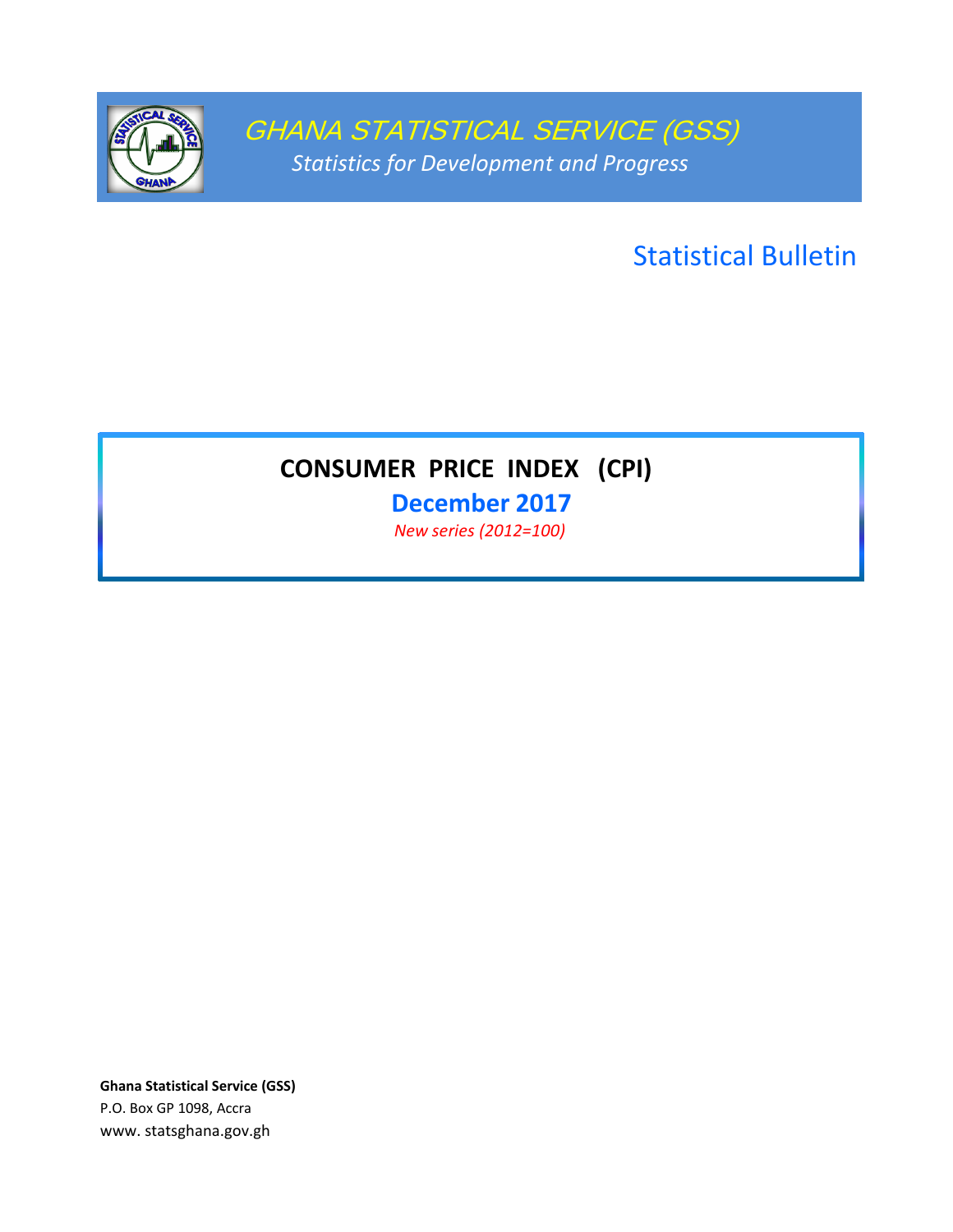Ghana Statistical Service (GSS)

### **Statistical Bulletin**

CONSUMER PRICE INDEX (CPI)

**December 2017**

New Series (2012=100)

## **For technical enquiries contact:**

Ghana Statistical Service (GSS), Head Office Economic Statistics Division Tel No: +233-302-664382 Email: econsstats@statsghana.gov.gh Date: January 10, 2018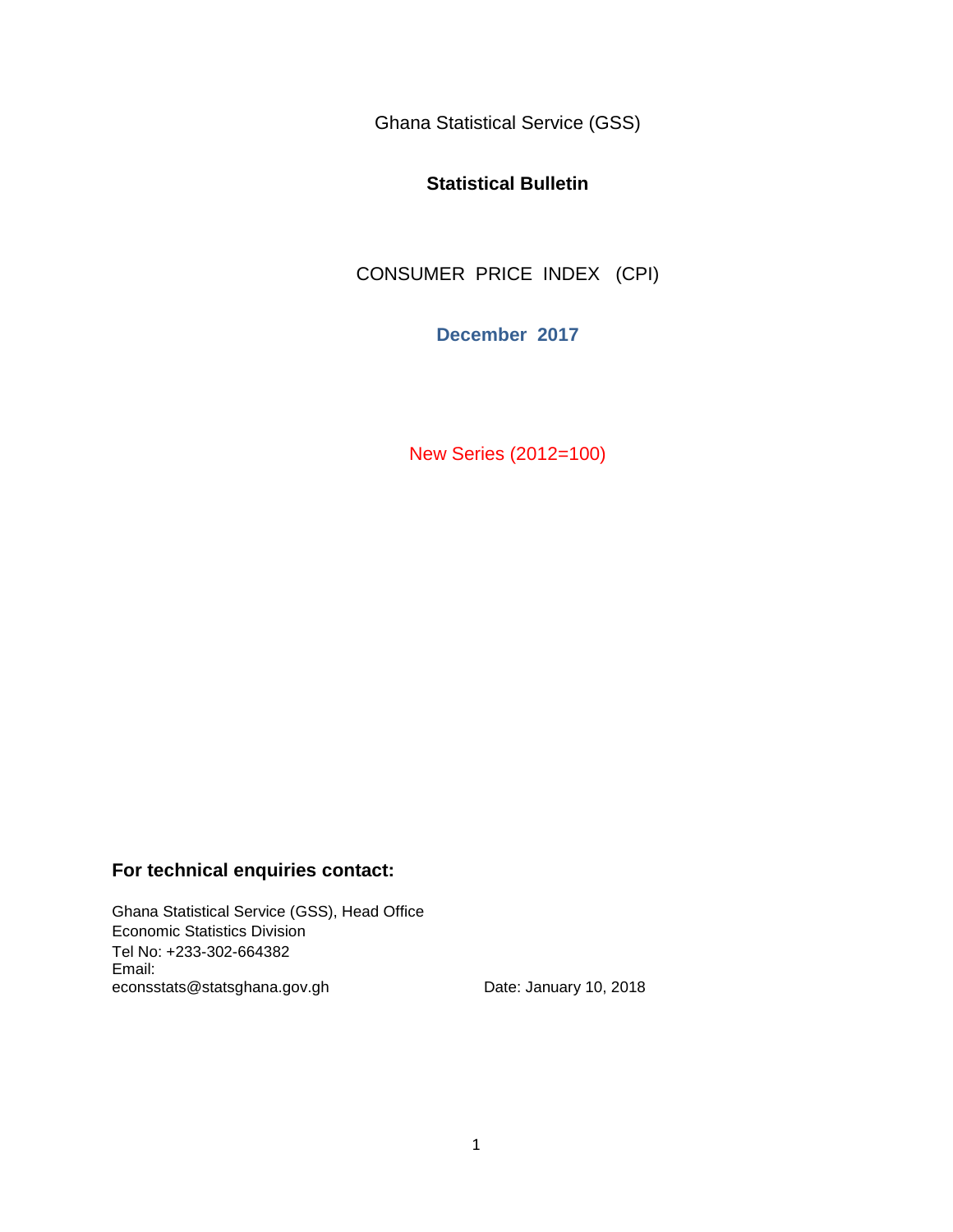Consumer Price Index (CPI) for December 2017

| <b>CONTENTS</b>                                                       | $\overline{2}$ |
|-----------------------------------------------------------------------|----------------|
| HIGHLIGHTS FOR DECEMBER 2017                                          | 3              |
| <b>TABLES</b>                                                         |                |
| Table 1. Consumer Price Index, December 2016 to December 2017         | 5              |
| Table 2. Food and non-food inflation, December 2016 to December 2017  | 6              |
| Table 3. Inflation by COICOP <sup>*</sup> major groups, December 2017 | $\overline{7}$ |
| Table 4. Food* Inflation by subgroups, December 2017                  | 8              |
| Table 5. Regional CPI, December 2017                                  | 9              |
| Table 6. Regional CPI and change rates, December 2017                 | 11             |

# Note:

More detailed data in time series format is contained in the CPI User's guide on the GSS website (www.statsghana.gov.gh)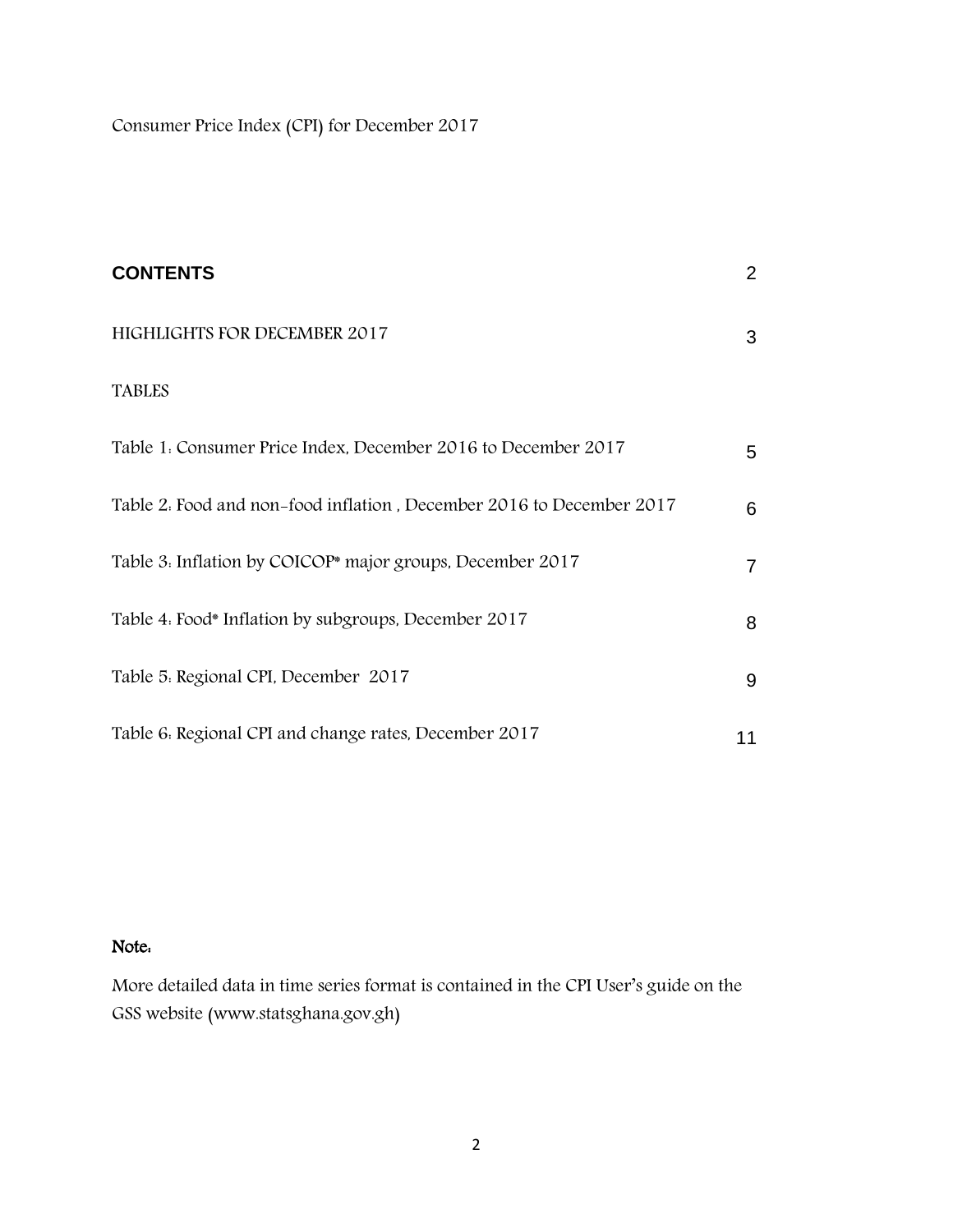#### HIGHLIGHTS FOR DECEMBER 2017

#### Inflation for December 2017 is 11.8%

The Consumer Price Index (CPI) measures the change over time in the general price level of goods and services that households acquire for the purpose of consumption, with reference to the price level in 2012, the base year, which has an index of 100.

The year-on-year inflation rate as measured by the CPI was11.8 percent in December 2017 up by 0.1 percentage point from the 11.7 percent recorded in November 2017(Figure 1). This rate of inflation for December 2017 is the percentage change in the Consumer Price Index (CPI) over the twelve-month period, from December 2016 to December 2017.



The monthly change rate for December 2017 was 1.0 percent compared with the 0.9 percent recorded in November 2017.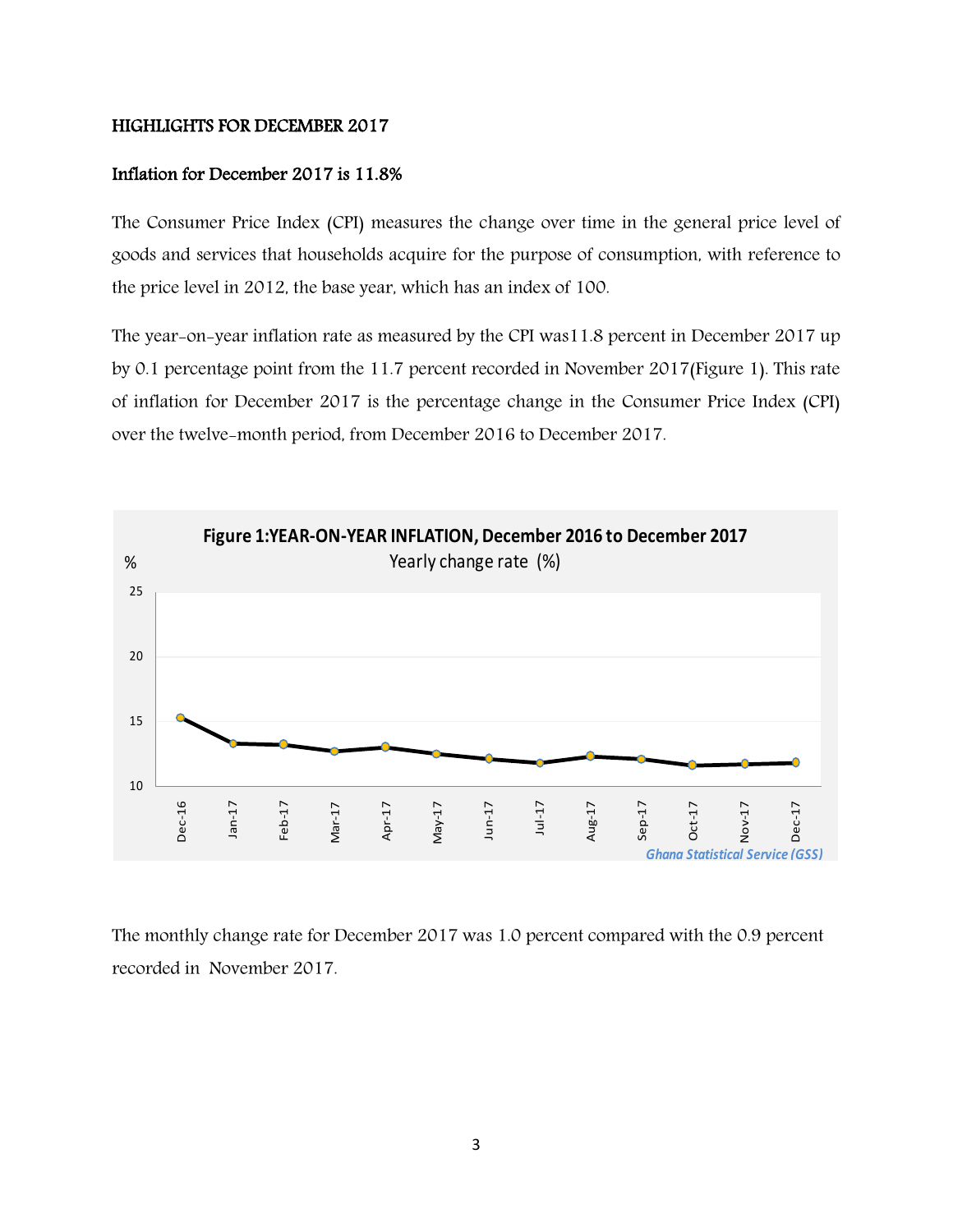#### Food and non-food inflation for December 2017

The Food and non-alcoholic beverages group recorded a year-on-year inflation rate of 8.0 percent. This is 0.1 percentage point higher than the 7.9 percent recorded in November 2017. Two subgroups of the food and non-alcoholic beverages group recorded an inflation rate higher than the group's average rate of 8.0 percent. The subgroups were Vegetables (10.0%) and Fish and Sea food (8.8%).

The non-food group recorded a year-on-year inflation rate of 13.6 percent in December 2017, same as the rate recorded in November 2017. Four subgroups of the non-food group recorded year-on-year inflation rates higher than the group's average rate of 13.6 percent. Clothing and Footwear recorded the highest rate of 18.8 percent followed by Transport (18.7%), Recreation and Culture (17.5%) and Furnishing, Household Equipment and Routine maintenance (15.2%).

#### Regional differentials

At the regional level, the year-on-year inflation rate ranged from 10.2 percent in the Upper East Region to 12.8 percent in Upper West region. Four regions (Upper West, Greater Accra, Brong Ahafo, and Ashanti) recorded inflation rates above the national average of 11.8 percent. Upper East region recorded the lowest inflation rate (10.2%).



#### Year- on-year inflation by regions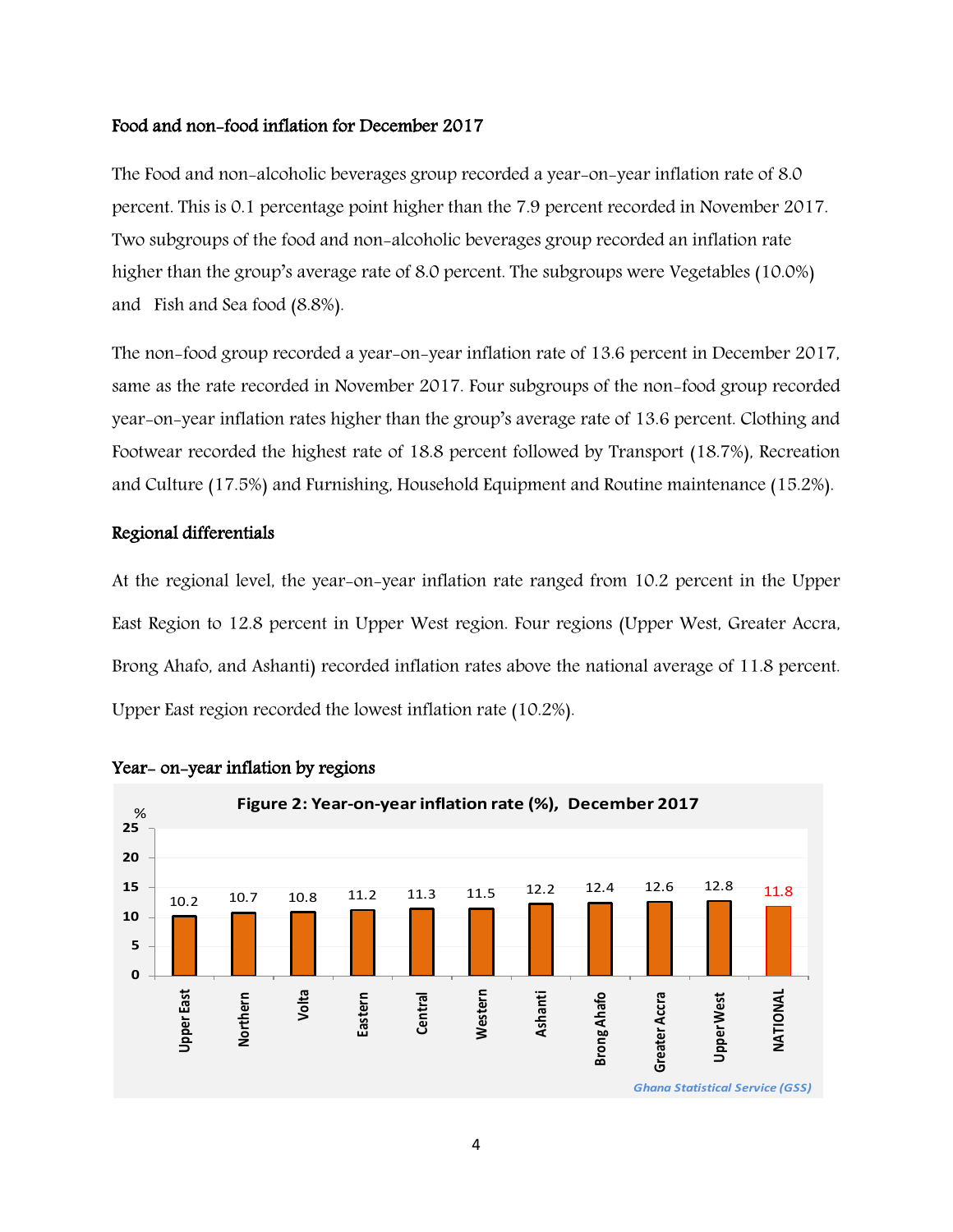| Year / Month | $Index 2012 = 100$ |        | Change rate (%) |
|--------------|--------------------|--------|-----------------|
|              |                    |        |                 |
| Dec-16       | 185.3              | 0.9    | 15.4            |
| Jan-17       | 190.4              | 2.8    | 13.3            |
| Feb-17       | 191.6              | 0.6    | 13.2            |
| Mar-17       | 194.0              | 1.3    | 12.8            |
| Apr-17       | 197.2              | 1.6    | 13.0            |
| May-17       | 198.6              | 0.7    | 12.6            |
| Jun-17       | 200.4              | 0.9    | 12.1            |
| Jul-17       | 201.7              | 0.7    | 11.9            |
| Aug-17       | 201.3              | $-0.2$ | 12.3            |
| Sep-17       | 201.3              | 0.0    | 12.2            |
| Oct-17       | 203.2              | 0.9    | 11.6            |
| Nov-17       | 205.1              | 0.9    | 11.7            |
| Dec-17       | 207.2              | 1.0    | 11.8            |

#### **Table 1: Consumer Price Index, December 2016 to December 2017**

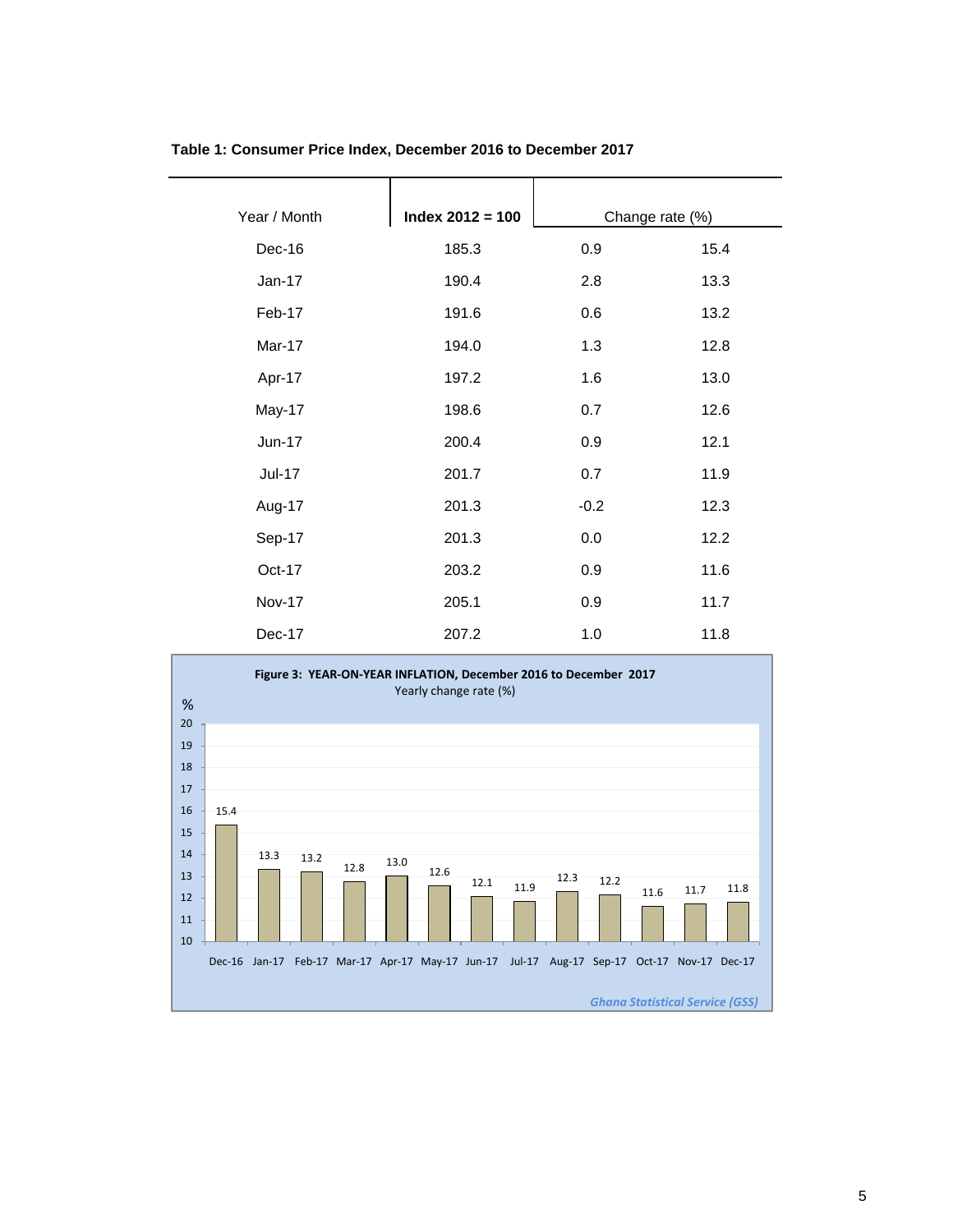| 9.7          | 18.2 | 15.4                       |
|--------------|------|----------------------------|
| $7.0\,$      | 16.6 | 13.3                       |
| 7.1          | 16.4 | 13.2                       |
| $7.3$        | 15.6 | 12.8                       |
| $6.7\,$      | 16.3 | 13.0                       |
| $6.3\,$      | 15.8 | 12.6                       |
| $6.2\,$      | 15.1 | 12.1                       |
| $7.2\,$      | 14.2 | 11.9                       |
| $7.4$        | 14.7 | 12.3                       |
| 8.1          | 14.1 | 12.2                       |
| $8.2\,$      | 13.2 | 11.6                       |
| $7.9\,$      | 13.6 | 11.7                       |
| $_{\rm 8.0}$ | 13.6 | 11.8                       |
|              | . .  | Year-on-year inflation (%) |

#### **Table 2: Food and non-food inflation , December 2016 to December 2017**

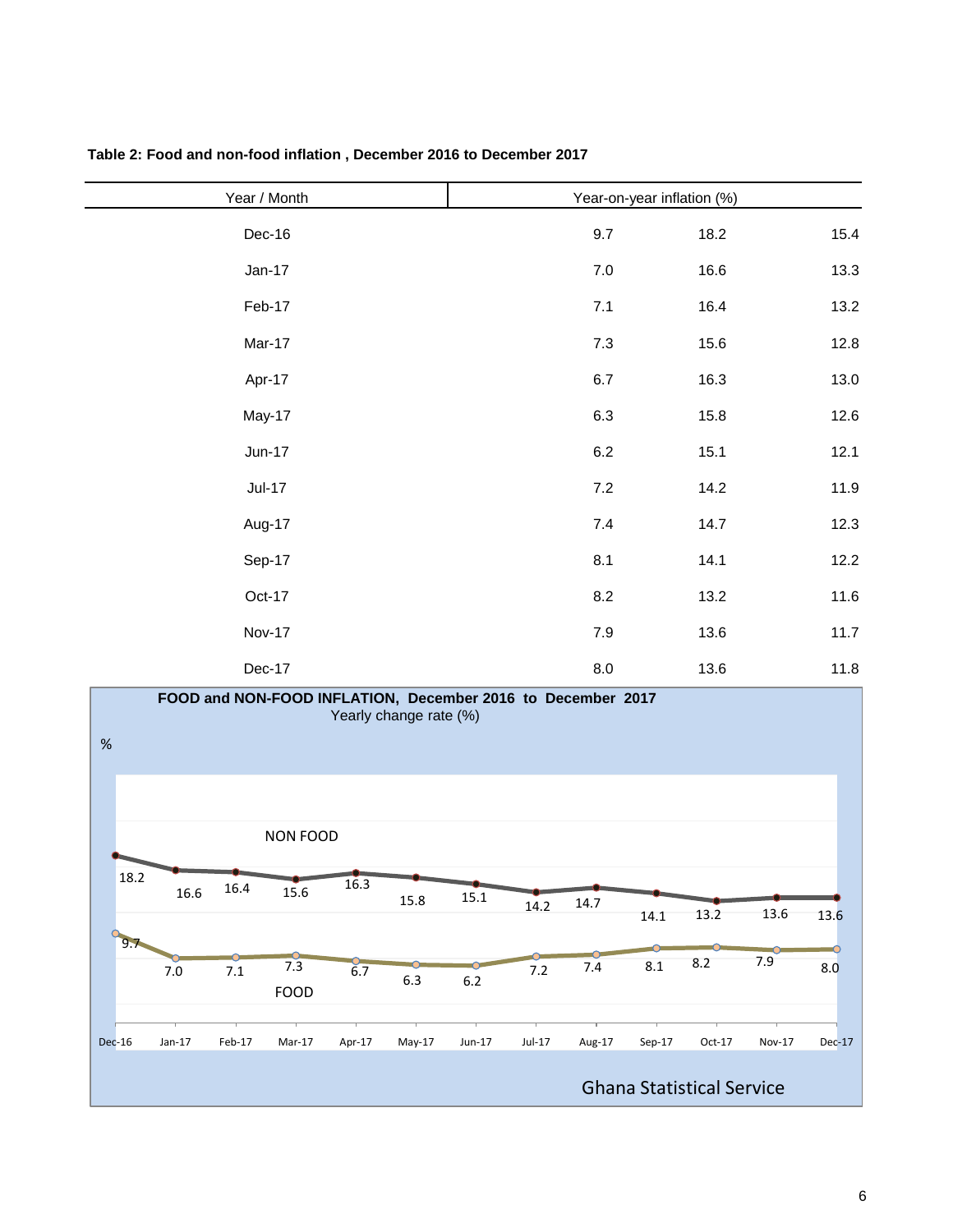| item (COICOP classification)                                                     | Weight | Index<br>2012=100 | Change rate (%)<br>Monthly | Yearly |
|----------------------------------------------------------------------------------|--------|-------------------|----------------------------|--------|
| <b>Combined</b> (Food and non-food)                                              | 100    | 207.2             | 1.0                        | 11.8   |
| Health                                                                           | 2.4    | 197.8             | 0.6                        | 6.3    |
| Food and Non-alcoholic Beverages                                                 | 43.9   | 145.9             | 1.3                        | 8.0    |
| Education                                                                        | 3.9    | 217.2             | 0.0                        | 8.2    |
| Housing, Water, Electricity, Gas and Others Fuels                                | 8.6    | 319.1             | 0.6                        | 9.0    |
| Alcoholic Beverages, Tobacco and Narcotics                                       | 1.7    | 204.7             | 0.9                        | 9.2    |
| Communicatons                                                                    | 2.7    | 160.4             | 1.0                        | 9.7    |
| Hotels, Cafes and Restuarants                                                    | 6.1    | 193.5             | 0.8                        | 9.8    |
| Miscellaneous Goods and Services<br>Furnishings, Household Equipment and Routine | 7.1    | 225.7             | 1.1                        | 13.6   |
| Maintenance                                                                      | 4.7    | 246.0             | 1.1                        | 15.2   |
| <b>Recreation and Culture</b>                                                    | 2.6    | 257.1             | 1.4                        | 17.5   |
| Transport                                                                        | 7.3    | 326.1             | 0.9                        | 18.7   |
| Clothing and Footwear                                                            | 9.0    | 257.9             | 1.2                        | 18.8   |

#### **Table 3: Inflation by COICOP\* major groups, December 2017**

\* Classification of Individual Consumption by Purpose

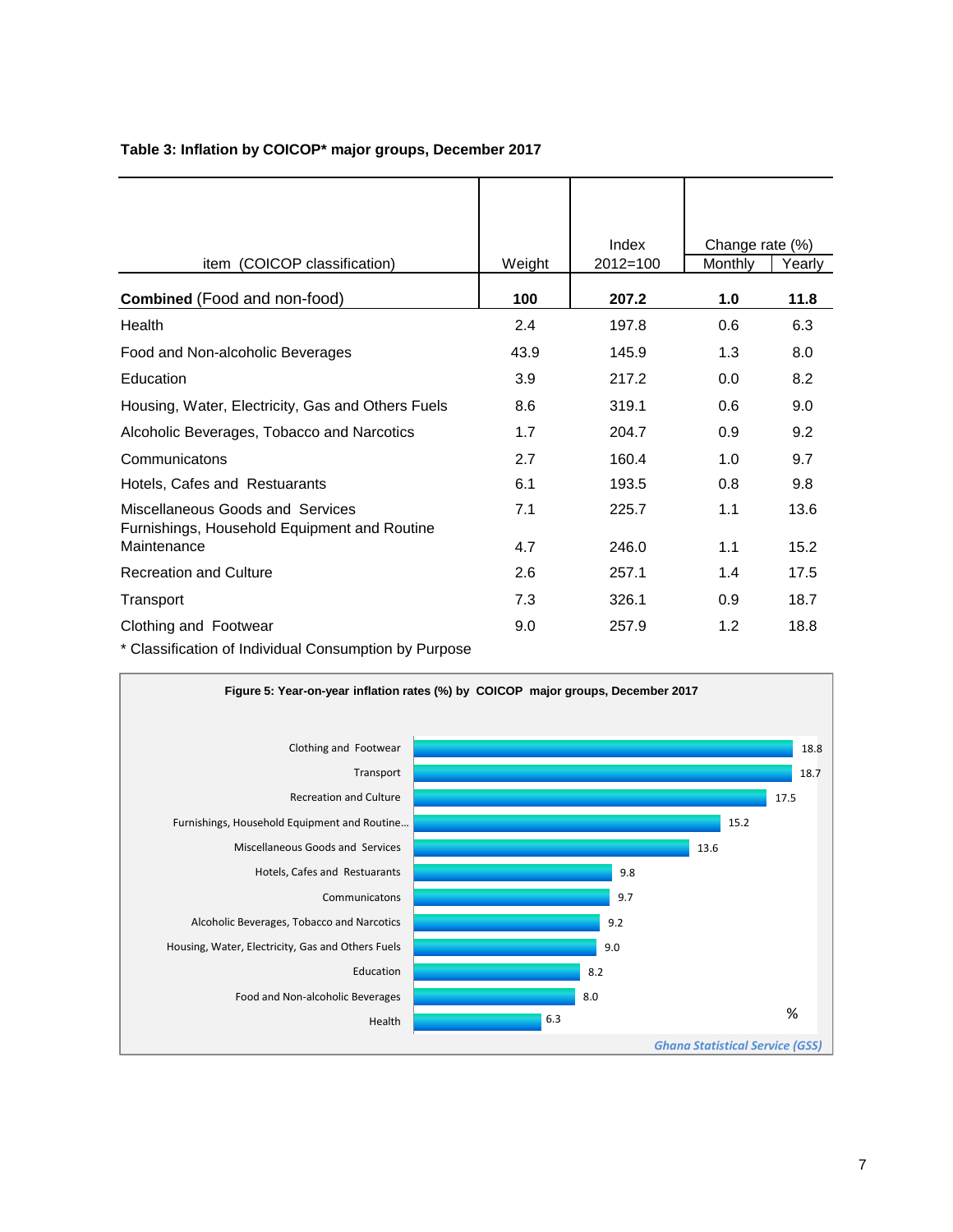|                                                        | Weight           | Index<br>$2012 = 100$ | Change rate (%)<br>Monthly | Yearly |
|--------------------------------------------------------|------------------|-----------------------|----------------------------|--------|
| Food and non-alcoholic beverages                       | 43.9             | 145.9                 | 1.3                        | 8.0    |
| Sugar, jam, honey, chocolate and confectionery         | 1.0              | 154.8                 | 0.9                        | 6.1    |
| Oils and fats                                          | 1.8              | 148.9                 | 0.2                        | 6.5    |
| Milk, cheese and eggs                                  | 10.7             | 141.6                 | 0.6                        | 6.6    |
| Mineral water, soft drinks, fruit and vegetable juices | 1.5              | 138.6                 | 1.0                        | 7.2    |
| Meat and meat products                                 | 3.8              | 159.2                 | 1.4                        | 7.3    |
| Food products n.e.c.                                   | 0.8              | 146.0                 | 1.5                        | 7.3    |
| Coffee, tea and cocoa                                  | 0.8              | 161.3                 | 1.3                        | 7.8    |
| Cereals and cereal products                            | 1.8              | 131.5                 | 0.8                        | 7.8    |
| <b>Fruits</b>                                          | $2.2\phantom{0}$ | 138.0                 | 1.3                        | 8.0    |
| Fish and sea food                                      | 9.6              | 147.0                 | 1.2                        | 8.7    |
| Vegetables                                             | 9.8              | 126.4                 | 2.5                        | 10.0   |

#### **Table 4: Food\* Inflation by subgroups, December 2017**

\* Food and non-alcoholic beverages

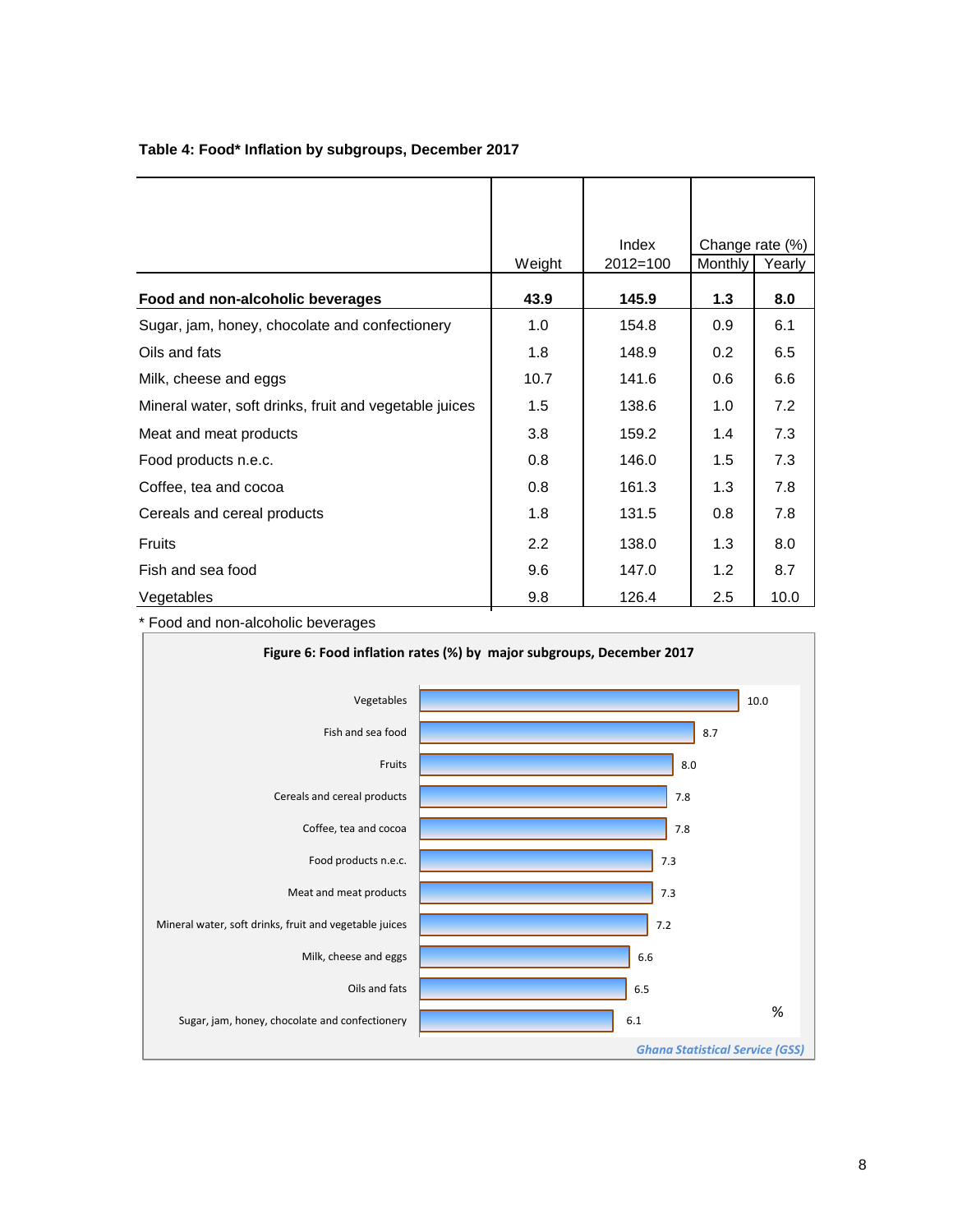#### **Table 5: Regional CPI, December 2017**

| Region                                                   | Index<br>$(2012=100)$ | Month-on-month<br>inflation rate $(\%)$ | Year-on-year<br>inflation rate $(\%)$ |  |
|----------------------------------------------------------|-----------------------|-----------------------------------------|---------------------------------------|--|
| Upper East Region                                        | 183.9                 | 0.9                                     | 10.2                                  |  |
| Northern Region                                          | 198.8                 | 1.1                                     | 10.7                                  |  |
| Volta Region                                             | 192.3                 | 1.0                                     | 10.8                                  |  |
| Eastern Region                                           | 203.0                 | 1.0                                     | 11.2                                  |  |
| <b>Central Region</b>                                    | 203.2                 | 0.9                                     | 11.3                                  |  |
| Western Region                                           | 208.8                 | 1.0                                     | 11.5                                  |  |
| Ashanti Region                                           | 215.7                 | 1.0                                     | 12.2                                  |  |
| Brong Ahafo Region                                       | 199.4                 | 1.2                                     | 12.4                                  |  |
| Greater Accra Region                                     | 216.3                 | 1.0                                     | 12.6                                  |  |
| Upper West Region                                        | 189.6                 | 1.2                                     | 12.8                                  |  |
| <b>NATIONAL</b>                                          | 207.2                 | 1.0                                     | 11.8                                  |  |
| 7. Besiesel isfleties seten (Vees en vees) December 0047 |                       |                                         |                                       |  |